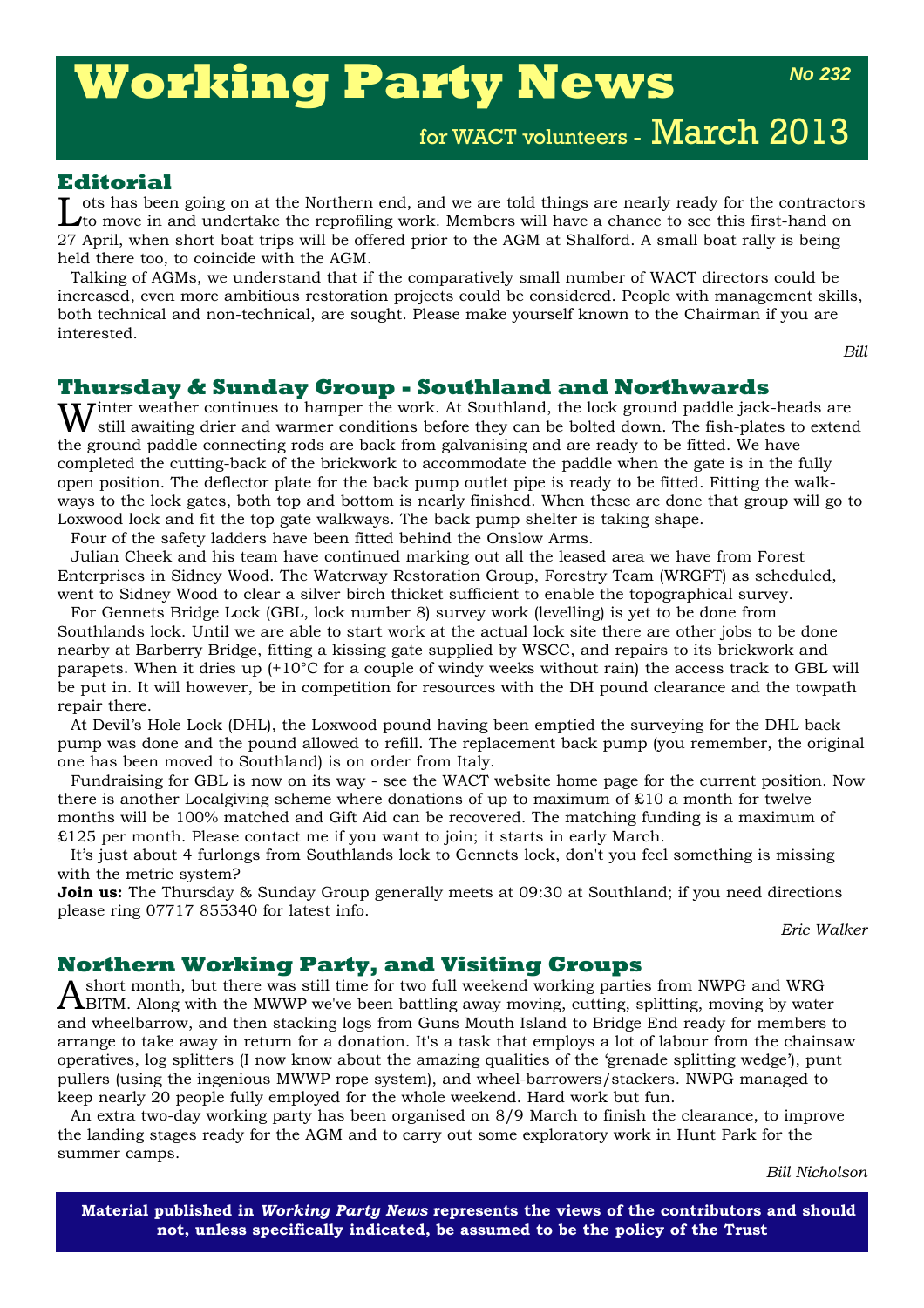# **Hedgelaying Group**

Towdie Pardners. Baldwins  $\bar{k}$ nob Lock side is now finally finished and tidy, with our last day there being 15 February. That took two bonfires, bacon and spuds and then more spuds in the fire with some walkers also warming up by the said last fire.

We have since moved on and had one day coppicing at Barnshill for stakes and some binders for use at Drungewick Slipways. The weather became quite summery i.e. it snowed all day.

The group has only about eight days left this season, depending on weather and nesting birds with Monday 4 March being put aside for trimming with the Monday Group in the Drungewick Lane area. Also, we have had a request to tart up the Southland lock side hedge which will take two days including coppicing for binders.

That's all folks apart from the future possible dates:

| March | Mon 4, Tues 12, Wed 20, Thurs 28 |
|-------|----------------------------------|
| April | Fri 5, Mon 15, Thurs 23          |
| May   | Wed 1, Tues 9, Fri 17.           |

*Keith Nichols Tel: 01403 753882; Mob: 07817 798865*

## **Tickner's Heath Depot**

**Then is it going to warm up?!** - no doubt like other working parties, we at Tickner's have been exercising our new found skills in cold weather training and can only dream of a time when there are more therms in the atmosphere.

Pleased to say that the dredger repairs are nearing completion at the time of going to press. With one more Wednesday in the month it looks like the final engine room door will be completed by Ken Bacon and Richard Powell, then Peter can take the old girl out onto the canal and she can be about her lawful business. Hopefully, after Mick Jones' efforts with the glass fibre kit, Peter will have a nice dry control shack.

On the last Wednesday of the month Francis Wellerd, Mick Jones and David Robson will be giving the Green Goddess (6in pump) a running trial at the slipway. It is vital that the old girl is a runner as her services are required by Kev Baker for an urgent job on the canal.

The award for persistence this month goes to Francis Wellerd for his efforts in trying to coax the Johnson outboard into life. He, along with most of the other members of the team, had attempted (and given up) to get the beast to run for longer than 5 minutes. In the end it was decided after investigating all possible technical solutions that enough was enough and the Johnson had to be consigned to the great outboard park in the sky.

Francis W and Mick J have also serviced and cleaned the sit-on mower, so that it is ready for our resident gardener Richard Watson to do his thing once the ground at Tickner's has dried out a bit.

Dave Kersley has been very busy bringing all manner of equipment back from the canal. Now all we have to do is find a place for the stuff. He has made a start on cutting up the vast amount of obsolete wooden lock furniture at the depot. He even managed to rope yours truly into cleaning the marker pegs brought back from Southland. At last I have the chance to justify my existence.

One final item: Richard Powell and David Robson have made an estimate of the overall length of the gash scaffolding boards rescued from the airfield burn site. It would seem that end to end they measure something in the region of 460m give or take a few metres.

I think that about it for this month, all the best.

*John Smith*

| <b>Working Party Diary</b>                       |                                                         |                                                  |  |  |  |
|--------------------------------------------------|---------------------------------------------------------|--------------------------------------------------|--|--|--|
| Usually first & third Mondays of<br>the month    | 'Mrs Bucket' - Keeping Up<br>Appearances                | Details from John Empringham                     |  |  |  |
| Every Wednesday                                  | Mid-Week Working Party                                  | Check with Ray Pick for confirmation of<br>venue |  |  |  |
| Every Wednesday<br>Thursday & Sunday as required | Loxwood Link Maintenance                                | Check with Key Baker                             |  |  |  |
| Every Wednesday                                  | Maintenance sessions at Tickner's<br><b>Heath Depot</b> | Contact John Smith/Ken Bacon                     |  |  |  |
| Every Thursday                                   | <b>Winston Harwood Group</b>                            | Contact Tony Clear for details                   |  |  |  |
| Thursday and Sunday                              | Eric Walker's Group (construction)                      | <b>Contact Eric Walker for details</b>           |  |  |  |
| 10 March                                         | <b>Mothering Sunday cruises</b>                         | Details from WACT office                         |  |  |  |
| 27 April                                         | <b>WACT Annual General Meeting</b>                      | <b>Shalford Village Hall</b>                     |  |  |  |